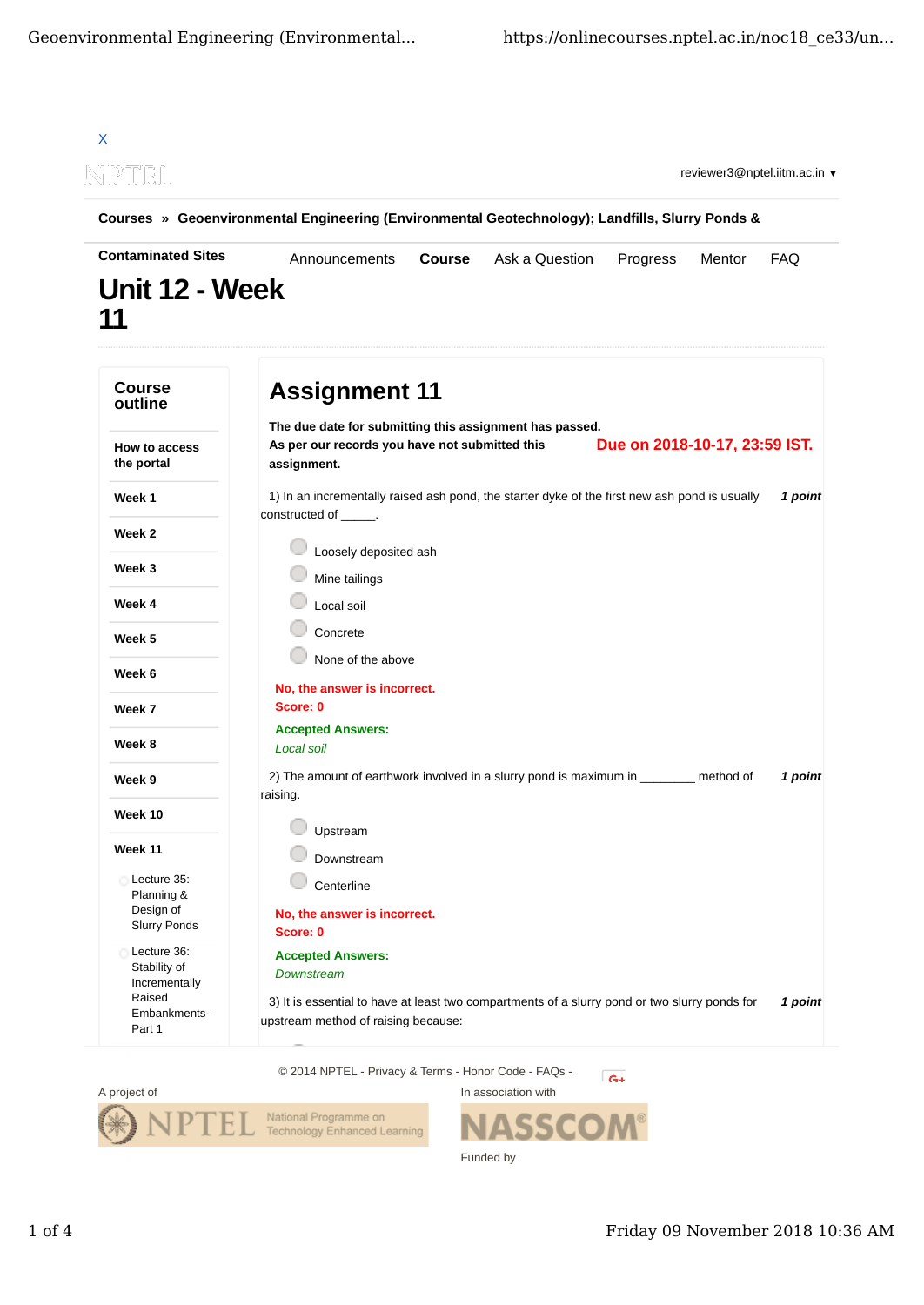## Geoenvironmental Engineering (Environmental...

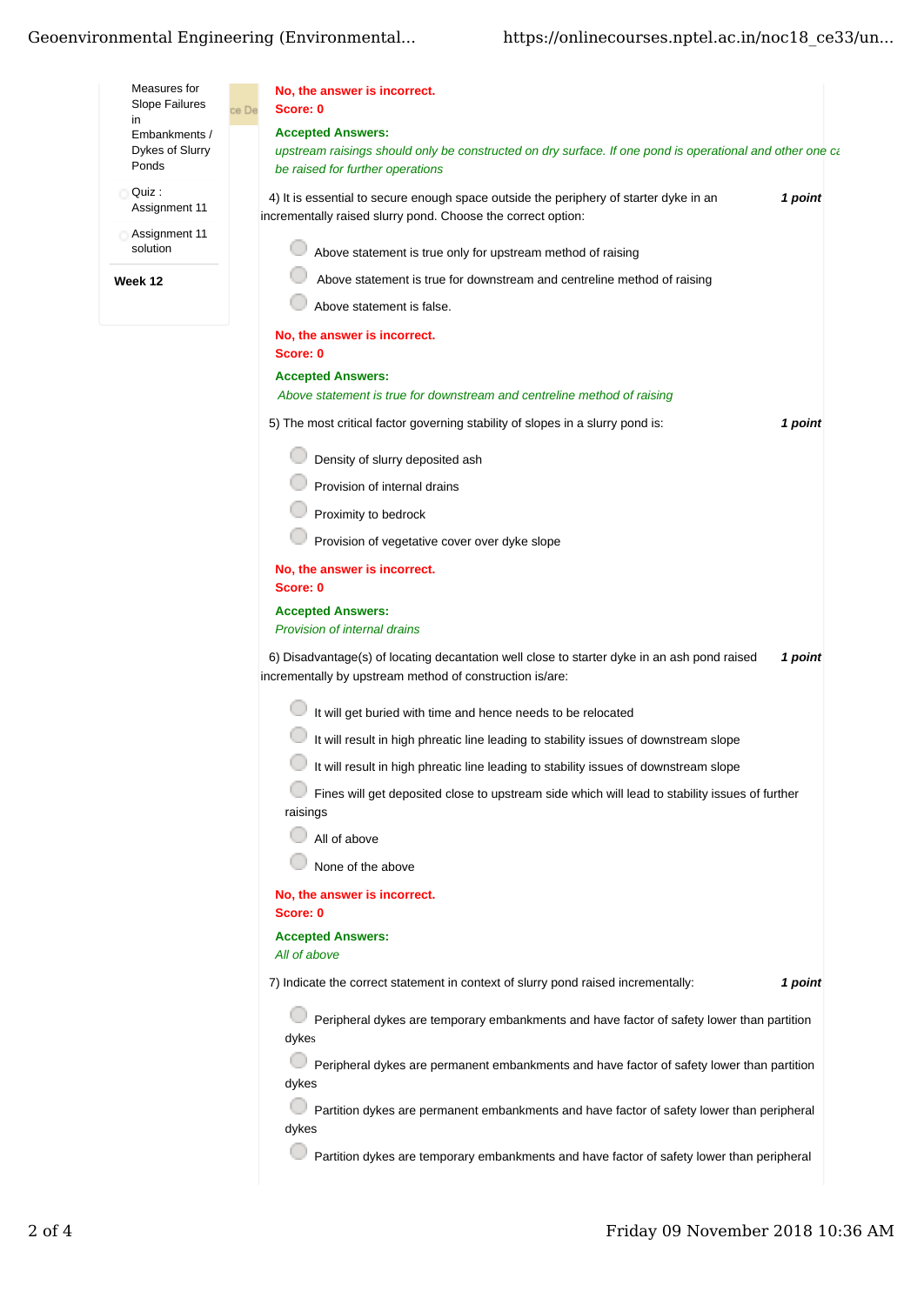## dykes

**No, the answer is incorrect. Score: 0**

**Accepted Answers:**

*Partition dykes are temporary embankments and have factor of safety lower than peripheral dykes*

8) *2 points* Compute the factor of safety for downstream slope (3H:1V) of the dyke of mine tailings pond when the pond is full. The dykes are made of compacted local soil. The properties of the compacted local soil are:  $y_{dry} = 17$  kN/m<sup>3</sup>,  $y_{sat} = 19$  kN/m<sup>3</sup>, c' = 0,  $\phi$ ' = 30° and for mine tailings are  $y_{dry}$  = 20 kN/m<sup>3</sup>,  $y_{sat}$  = 24 kN/m<sup>3</sup>, c' = 0,  $\phi$ ' = 35<sup>o</sup> . Internal drains are absent. Use formulae for factor of safety as applicable for failure surface parallel to outer slope.

 $\circ$  0.7  $\bigcirc$  0.9  $\bigcirc$  1.0  $\bigcirc$  1.2 **No, the answer is incorrect. Score: 0**

**Accepted Answers:** *0.7*

9) *2 points* Compute the factor of safety of the downstream slope (3H:1V) of an ash pond raised by downstream method of construction. The pond is full with loosely deposited ash ( $y_{sat}$  = 15 kN/m<sup>3</sup>, c' = 0,  $\varphi$ ' = 26<sup>o</sup>) and the dykes of pond are made of compacted ash (γ<sub>drv</sub> = 14 kN/m<sup>3</sup>, γ<sub>sat</sub> = 17 kN/m<sup>3</sup>, c' =  $|$  0, = 35°). Chimney drains are provided at all stages. Use formulae for factor of safety as applicable for failure surface parallel to outer slope.

```
\bigcirc 15
\bigcirc 1.8
\bigcirc 1.9
\bigcirc 2.1
```
**No, the answer is incorrect. Score: 0 Accepted Answers:**

*2.1*

10Barges with pumps do not find favour in India for decanting water from tailings pond **0.5 points** because they need regular maintenance?

| True  |  |
|-------|--|
| False |  |

**No, the answer is incorrect. Score: 0 Accepted Answers:**

*False* 

11) Chimney drains of each stage of raising are interconnected vertically in an upstream 0.5 points method of construction of a slurry pond?

 $\Box$  True

**False** 

**No, the answer is incorrect. Score: 0 Accepted Answers:**